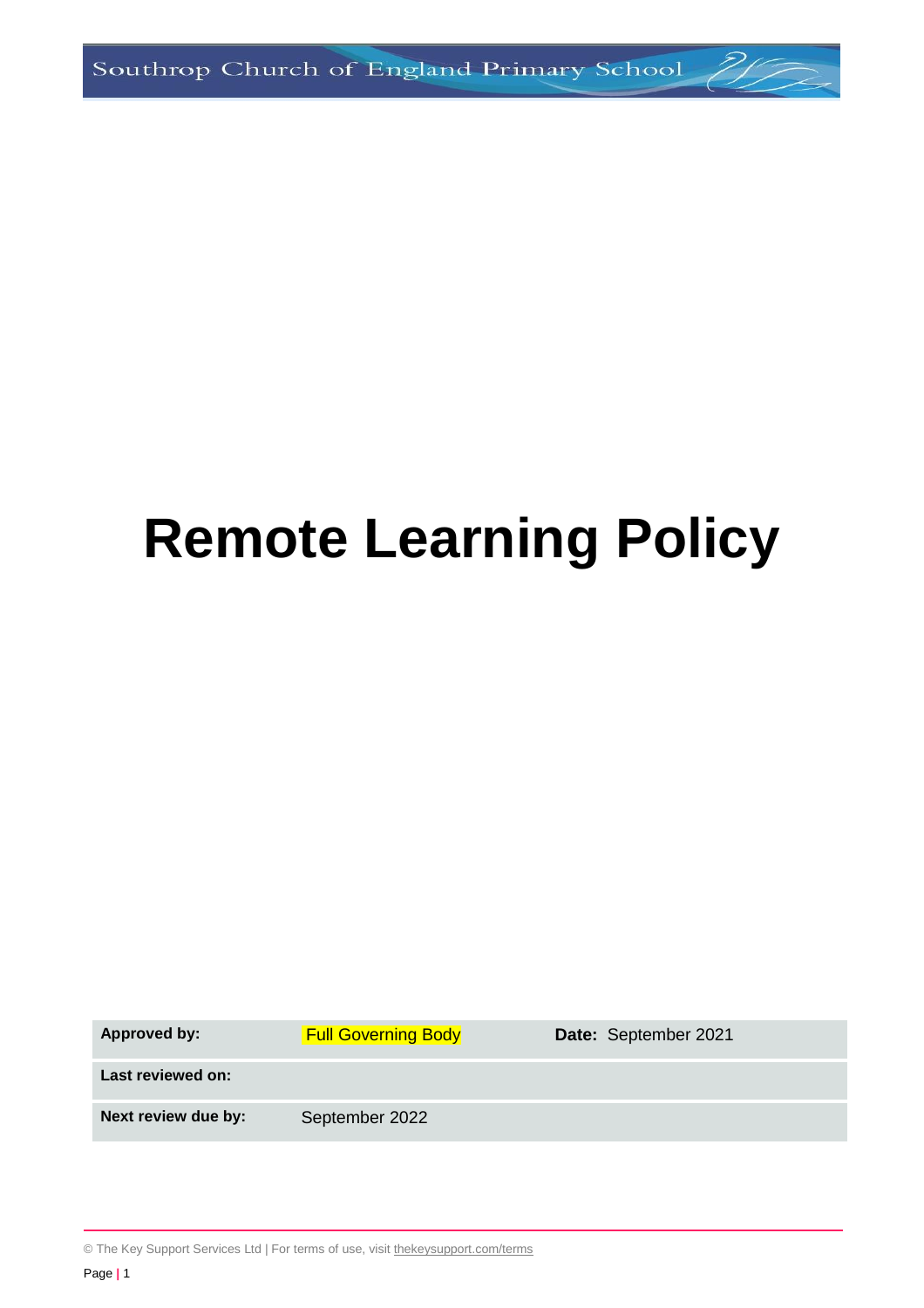# **Contents**

# <span id="page-1-0"></span>**1. Aims**

This remote learning policy aims to:

- Ensure consistency in the approach to remote learning for pupils who are not able to attend school
- Allow those who are not in school to access a broad and ambitious curriculum in all subjects
- Set out expectations for all members of the school community with regards to remote learning
- Provide appropriate guidelines for data protection

# <span id="page-1-1"></span>**2. Roles and responsibilities**

#### **2.1 Teachers**

When providing remote learning, teachers are responsible for:

- > Setting work:
	- $\circ$  Setting work in all subjects for the pupils in their class who are unable to attend school.
	- o This will be sufficient for 3 hours work per day.
	- $\circ$  The work set for children working remotely will be the same work that is being taught in class, though it may vary for the 1<sup>st</sup> two days.
	- o This will include plans for daily English and Maths lessons plus weekly or termly plans for Topic, RE, Computing, D&T and Art.
	- $\circ$  This work needs to be set by end of day Sunday to be ready for the coming week.
	- $\circ$  All work should be uploaded to the homework section of the portal. [https://classroom.thesystem.cloud/homework.](https://classroom.thesystem.cloud/homework)
	- o Printed materials will be provided if necessary.
- Providing feedback on work:
	- $\circ$  Completed work from pupils should be uploaded to the homework section of the portal.
	- $\circ$  Feedback will be entered onto the portal within 48 hours of homework being uploaded, or 72 hours if the teacher is also teaching a class in school.
- Xeeping in touch with pupils who aren't in school and their parents:
	- $\circ$  Teachers should make contact with families whose children are not able to attend school at least once a week, either by telephone or email.
	- $\circ$  Teachers are only obliged to answer emails from parents during working hours.

<sup>©</sup> The Key Support Services Ltd | [thekeysupport.com/terms](https://thekeysupport.com/terms-of-use)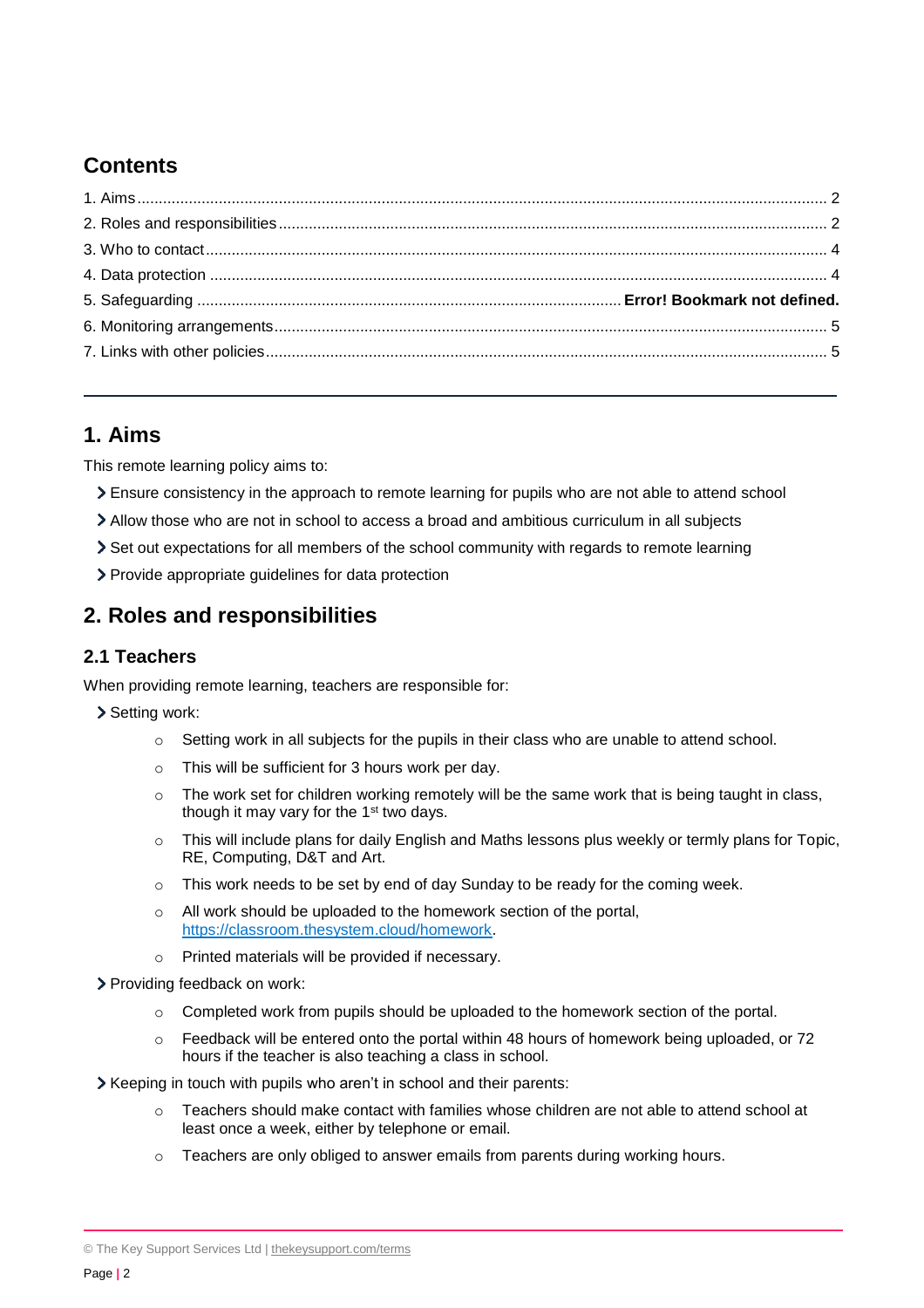$\circ$  Teachers will contact the parents of children who fail to complete homework and offer support.

Attending virtual meetings with parents and pupils:

- o Teachers will ask that a parent is present with the pupil
- $\circ$  Teachers will ensure that nothing inappropriate can be seen in the background of their location.

#### **2.2 Teaching assistants**

When assisting with remote learning, teaching assistants are responsible for:

- Supporting pupils who have been assigned to them with learning remotely
- Attending virtual meetings with teachers

#### **2.3 Subject leads**

Alongside their teaching responsibilities, subject leads are responsible for:

- Considering whether any aspects of the subject curriculum need to change to accommodate remote learning
- Working with teachers teaching their subject remotely to make sure all work set is appropriate and consistent
- Alerting teachers to resources they can use to teach their subject remotely

#### **2.4 Co-Head Teachers**

Alongside any teaching responsibilities, Co-Head Teachers are responsible for:

- Working with the IT provider to resolve any issues with the learning platform
- Co-ordinating the remote learning approach across the school
- Lending ipads to those pupils who require them.
- Monitoring the effectiveness of remote learning through regular meetings with teachers and subject leaders, reviewing work set and feedback from pupils and parents
- Monitoring the security of remote learning systems, including data protection and safeguarding considerations

#### **2.5 Designated safeguarding lead**

The DSL is responsible for:

- Child Protection Policy
- Child Protection Addendum
- $\triangleright$  Safeguarding Policy

#### **2.6IT staff are responsible for:**

- Fixing issues with systems used to set and collect work
- Helping staff and parents with any technical issues they're experiencing
- Reviewing the security of remote learning systems and flagging any data protection breaches to the data protection officer
- Assisting pupils and parents with accessing the internet or devices

#### **2.7 Pupils and parents**

Staff can expect pupils learning remotely to:

<sup>©</sup> The Key Support Services Ltd | [thekeysupport.com/terms](https://thekeysupport.com/terms-of-use)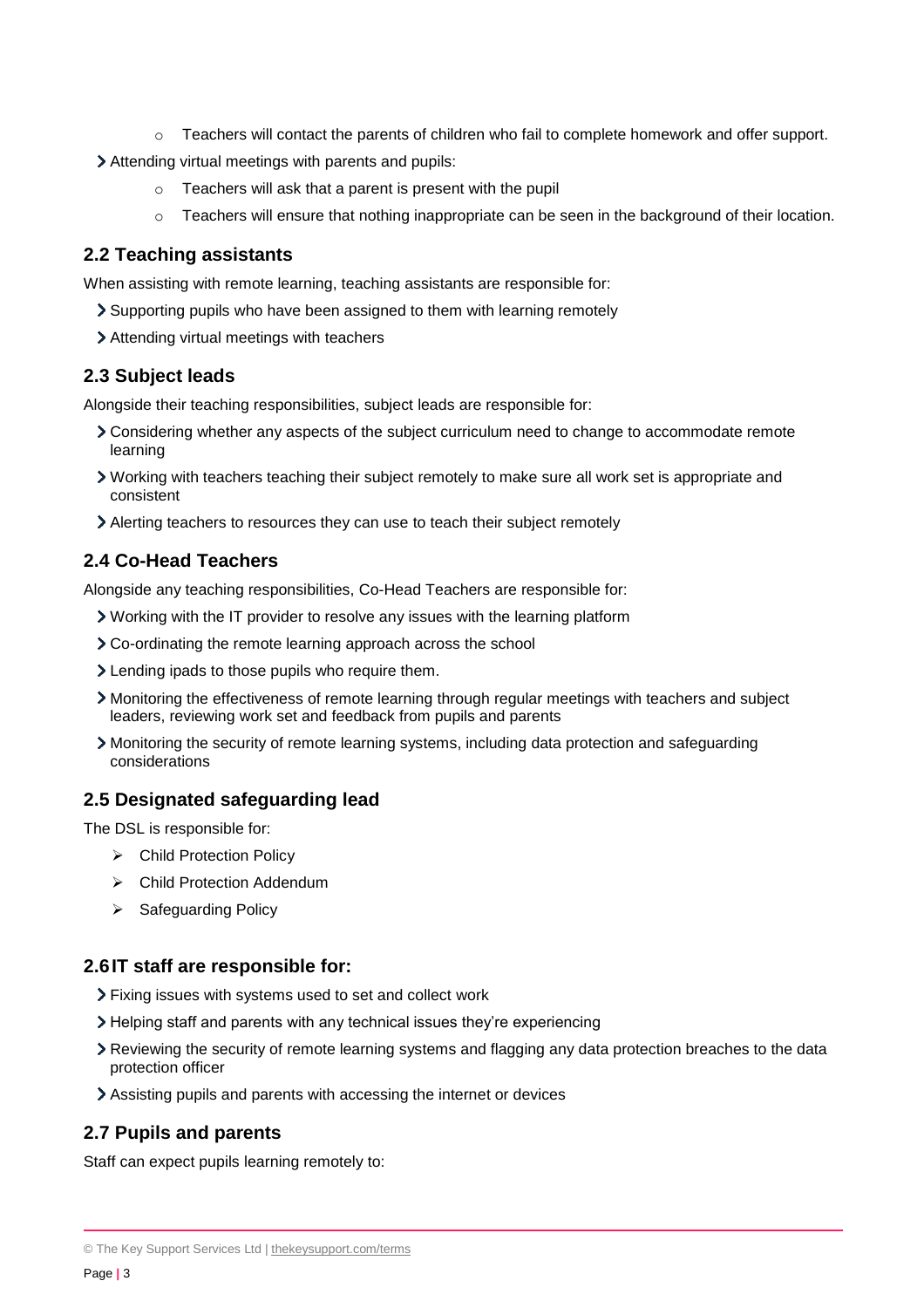- > Be contactable during the school day
- Complete work to the deadline set by teachers
- Seek help if they need it, from teachers or teaching assistants
- Alert teachers if they're not able to complete work

Staff can expect parents with children learning remotely to:

- Make the school aware if their child is sick or otherwise can't complete work
- > Seek help from the school if they need it
- > Be respectful when making any complaints or concerns known to staff

#### **2.8 Governing board**

The governing board is responsible for:

- Monitoring the school's approach to providing remote learning to ensure education remains as high quality as possible
- Ensuring that staff are certain that remote learning systems are appropriately secure, for both data protection and safeguarding reasons

### <span id="page-3-0"></span>**3. Who to contact**

If staff have any questions or concerns about remote learning, they should contact the following individuals:

Here are some suggested issues and the most likely points of contact, but adapt and add to this as needed:

- If Issues in setting work talk to the class teacher or SENDCO
- $\ge$  Issues with behaviour talk to the Co-Head teacher
- $\ge$  Issues with IT talk to IT staff
- Issues with their own workload or wellbeing talk to their line manager
- Concerns about data protection talk to the data protection officer
- Concerns about safeguarding talk to the DSL

## <span id="page-3-1"></span>**4. Data protection**

#### **4.1 Accessing personal data**

When accessing personal data for remote learning purposes, all staff members will:

Use Uniquity

Use a school laptop if this has been provided to them

#### **4.2 Processing personal data**

Staff members may need to collect and/or share personal data such as assessments, as part of the remote learning system. As long as this processing is necessary for the school's official functions, individuals won't need to give permission for this to happen.

However, staff are reminded to collect and/or share as little personal data as possible online.

#### **4.3 Keeping devices secure**

All staff members will take appropriate steps to ensure their devices remain secure. This includes, but is not limited to:

<sup>©</sup> The Key Support Services Ltd | [thekeysupport.com/terms](https://thekeysupport.com/terms-of-use)